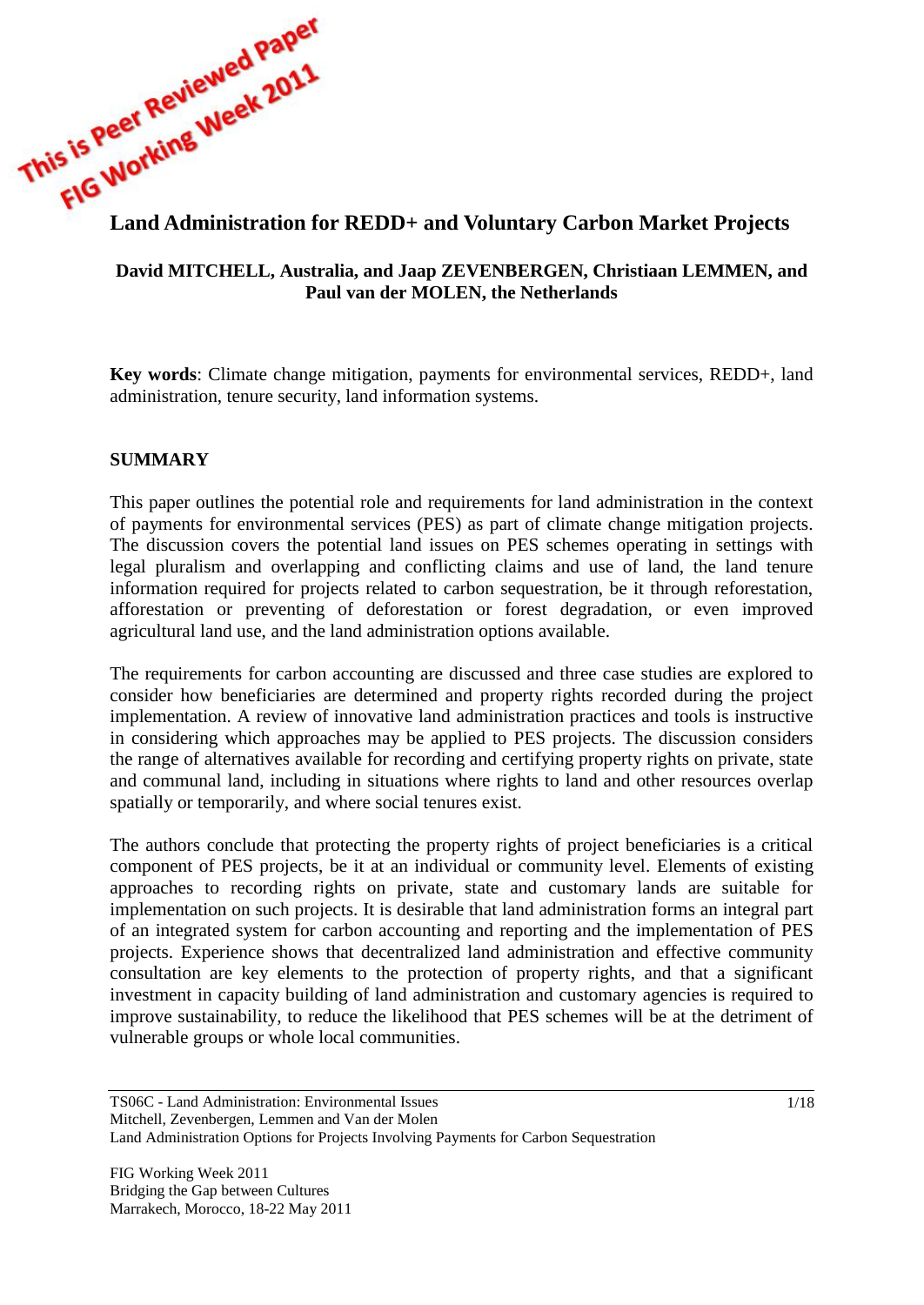# **Land Administration Options for Projects Involving Payments for Carbon Sequestration**

### **David MITCHELL, Australia, and Jaap ZEVENBERGEN, Christiaan LEMMEN, and Paul van der MOLEN, the Netherlands**

## **1. INTRODUCTION**

Climate change mitigation mechanisms have been created for payments for carbon offsets in developing countries, and especially in forest and related rural areas. The increased or secured carbon sequestration these mechanisms aim at can only be realized when current land use is changed, improved or prevented from increasing depending on the scheme. This can only be done by the people that - on the ground- are using the land and forest, and it might have an impact on their livelihoods. Insuring maximum effect of payments as well as avoiding loss of livelihoods implies clear knowledge of *de jure* and *de facto* land rights.

The Clean Development Mechanism (CDM) is one of number of carbon markets that provides carbon offsets as a financial reward for carbon sequestration. The CDM allows developed countries to implement projects in developing countries that provide emission reductions greater than would have occurred otherwise to earn saleable certified emission reduction (CER) credits which can be counted towards meeting Kyoto targets. CDM Projects are limited to reforestation/afforestation projects. Reducing Emissions from Deforestation and Forest Degradation in Developing Countries (REDD) include reforestation/afforestation projects, and REDD+ also includes sustainable forest management. Carbon accounting is usually undertaken at the national level and the national government develops the legal and policy mechanisms. At a smaller scale carbon sequestration activities can lead to carbon offsets in government instituted markets and Voluntary Carbon Markets (VCM).

These initiatives put pressure on the access to forest lands, especially for local communities currently using them. The issue of protecting the access to forested lands is not new. The Rights and Resources Initiative (2008) noted the inadequate recognition of human rights, and stated "Many forested communities, particularly in developing countries, are chronically poor and badly governed. They suffer disproportionately from conflicts, humanitarian crises and corruption, which often then spread nationally and internationally".

Under Article 17 of the *Universal Declaration on Human Rights* every person has the fundamental right to own property, and no one shall be arbitrarily deprived of property. The *United Nations Declaration on the Rights of Indigenous Peoples* reaffirmed the importance of the protection of indigenous property rights in Articles 25-29. This is important to REDD+ and VCM projects as many PES programmes are implemented on customary or indigenous lands over which the land tenure and rights to resources are complex and informal. It has been estimated that 71% of forested lands are administered by government (White and Martin, 2002) and 9% by communities (Sunderlin, 2007). These figures represent the statutory situation and millions of people live in and depend on "state" forests. As Hatcher (2009) noted "Resource rights are almost always contested, and initiatives to legally recognize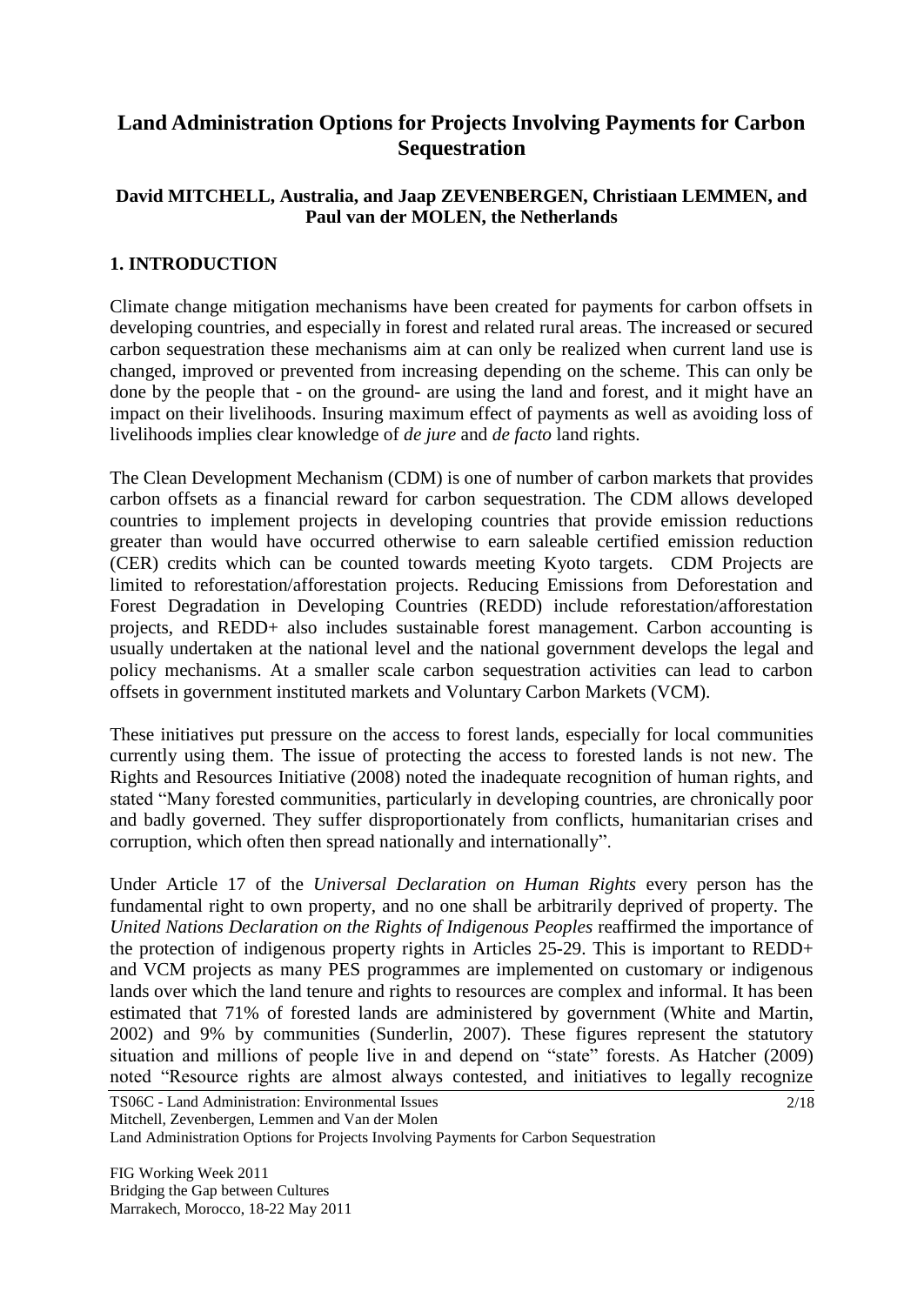resource tenure are often highly political with context specific complications and complexities". Conflict over claims to land and resources places the potential beneficiaries of land use payments vulnerable to exploitation by powerful interests (elite capture), and reduces the incentive to undertake improved land management practices. Unruh (2008) described five features of African land tenure systems that are problematic for PES projects: (i) a pervasive disconnect between customary and statutory land rights, (ii) legal pluralism, (iii) planting trees with the aim of claiming land, (iv) large scale expansion of tree areas on smallholder land, and (v) lands targeted by PES projects considered abandoned but in reality customary lands. He argues that there are frequently a set of assumptions about tenure in Africa that are often markedly different to the *de facto* complexity that exists on the ground.

Clarity of tenure relationships is fundamental to secure and transparent transactions for payments for climate change mitigation work. Clarity of tenure implies a strong understanding of all existing claims to land and to the carbon, and the enforcement of these claims. However, in most settings these claims exist in a system of legal pluralism and include a mix of formal *de jure* rights recognised by the legal framework, and informal (but socially legitimate) *de facto* rights to land recognised by the local communities and based on complex cultural norms. Ignoring either the *de jure* or *de facto* rights is one of the main reasons for conflict over land and resources. Recognition and recording of the full extent of rights to land and to carbon is a complex process and should not be underestimated.

The aim of this paper is to outline the potential role and requirements for land administration in the context of payments for environmental services (PES) as part of climate change mitigation projects. This paper is based on a comprehensive literature review and the approaches taken in recording interests in land and natural resources on two VCM and one REDD project, in Indonesia, Brazil and Indonesia. These case studies demonstrate that there are similarities in approaches based on the respective guidelines for reporting used. The discussion covers the potential land issues on PES schemes operating in settings with legal pluralism and overlapping and conflicting claims and use of land, the land tenure information required for REDD+ and VCM Projects, and the land administration options available to document and protect those.

# **2. REQUIREMENTS FOR LAND ADMINISTRATION ON REDD+ PROJECTS**

The 2006 Intergovernmental Panel on Climate Change (IPCC) *Guidelines for National Greenhouse Gas Inventories* provides guidance for carbon accounting in the Agriculture, Forestry and Other Land Use (AFOLU) Sector (i.e. CDM, REDD and REDD+), and the IPCC *Good Practice Guidance for LULUCF* (Land use, land-use change and forestry) are similar and provide guidance for land use, land-use change, and forestry projects. Both guidelines require land cover to be mapped and carbon counted in six broad categories of land (Forest land, Cropland, Grassland, Wetlands, Settlements, and Other land). Three generic approaches are recommended: (i) use existing government datasets to identify the total parcel area (may not be spatially explicit or georeferenced), (ii) a national or regional survey of land-use and land use change, and to identify where land use has changed categories (may not be spatially explicit) and may be extrapolated as a ratio of the total area or population, and (iii) spatially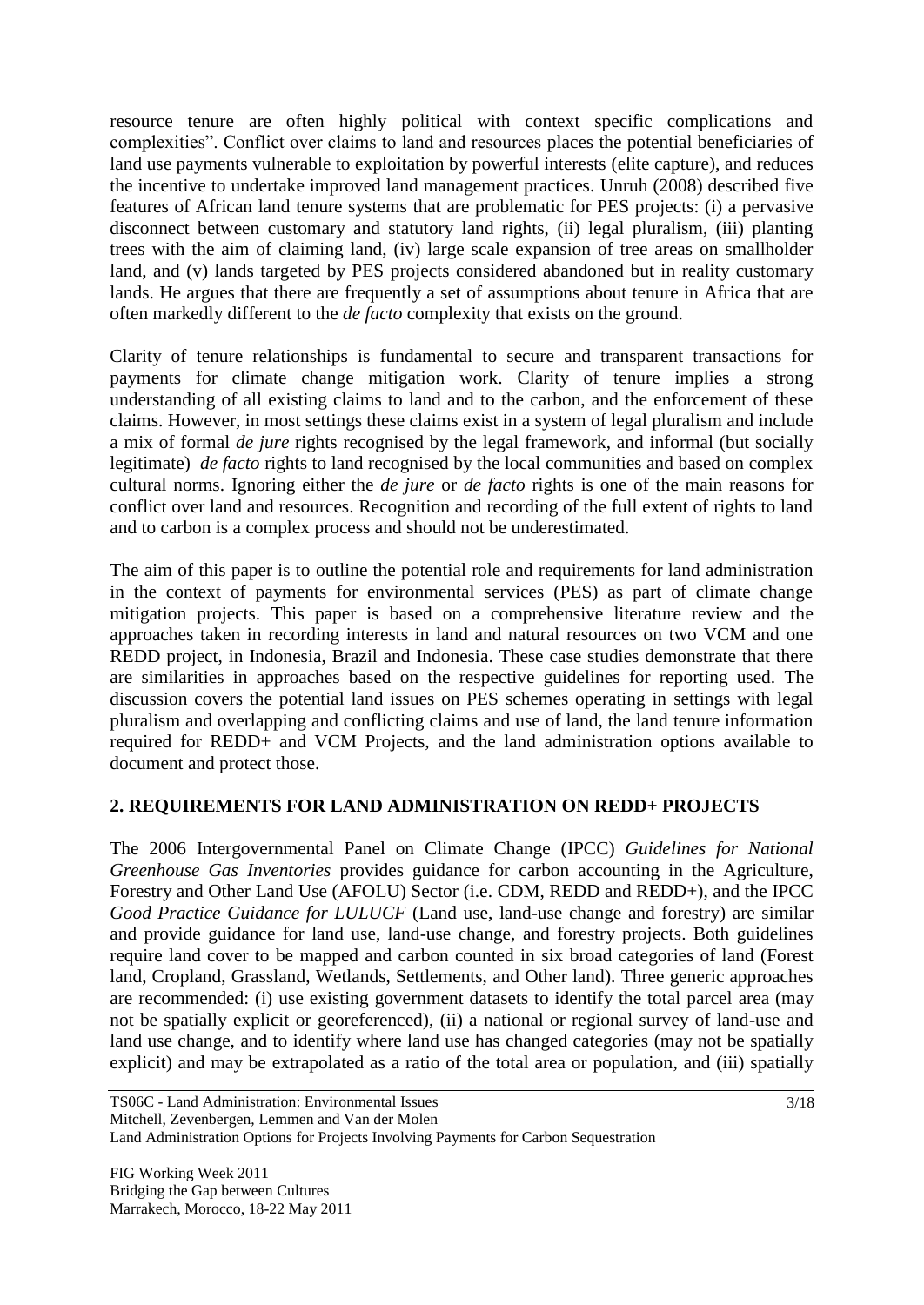explicit data collection of land area, land use and land-use change. This last method allows land-use conversions to be tracked on a spatially explicit basis. In areas where there is limited technical capacity the method of spatially referencing the data will involve the collection of data in the field based on a spatially referenced grid (perhaps using GPS). An important consideration is that the buyers of reduced emissions with seek assurances that the accounting is accurate, reliable and close to real-time. FAO/UNDP/UNEP (2008) noted that remote sensing techniques had been widely tested and were recommended as a tool for REDD monitoring, assessment and verification, but stated that it was more feasible for some ecosystem and land use, and carbon accounting approaches than others. In the discussion that follows we discuss the use of remote sensing in the case study projects and the likely importance of remote sensing to land administration on projects.

Under the CDM guidelines the *Procedures to demonstrate the eligibility of lands for afforestation and reforestation project activities* require that project participants demonstrate the eligibility of projects by providing information to demonstrate that the amount of vegetation on the land is within the CDM criteria, and that the proposed activity is consistent with Afforestation/Reforestation guidelines. Spatial information such as aerial photographs or satellite imagery complemented by ground reference data; or land use or land cover information in digital or paper form; or from ground based surveys is recommended to support this process. Also additional information such as land use or land cover information from permits, plans, or information from local registers such as a cadastre, or other land registers may be useful (van der Molen, 2009).

A review of the literature indicates that the discussion on how to record property rights on REDD+ and VCM projects is at a very preliminary stage. While the land administration literature contains many examples of different approaches to recognizing and recording rights to land and natural resources, the challenge is to understand what will work in a PES setting. If property rights are not fully understood and accepted the likelihood of conflict increases, and the more vulnerable are further exposed to exploitation. As discussed throughout this paper, rights to natural resources are almost always contested, and this is especially the case where the natural resources have a significant market value. The first issue to be established is the identity of the major stakeholders and potential beneficiaries of the PES payments. Payments are made to the land managers who may or may not have legal property rights. Therefore it is important to establish not only who owns or has the most legitimate rights to use the land, but also who has the rights to the carbon stock? In many cases the rights to trees or other natural resources may act as a practical proxy for carbon rights (Barnes and Quail, 2010). It will be important to establish whether the trees are the property of the community, the government, or some third-party concessionaire (Barnes and Quail, 2010). Another question to be asked is does tenure of trees necessarily mean tenure of carbon? Especially when carbon rights will be traded by commercial companies, accountancy standards might demand highly formal documentation of all aspects including property rights.

In some circumstances projects cover lands where there are overlapping rights or communal rights. In these circumstances a thorough and participatory process is required to fully understand the specific rights to carbon (or another single resource  $-e.g.$  a tree as a proxy for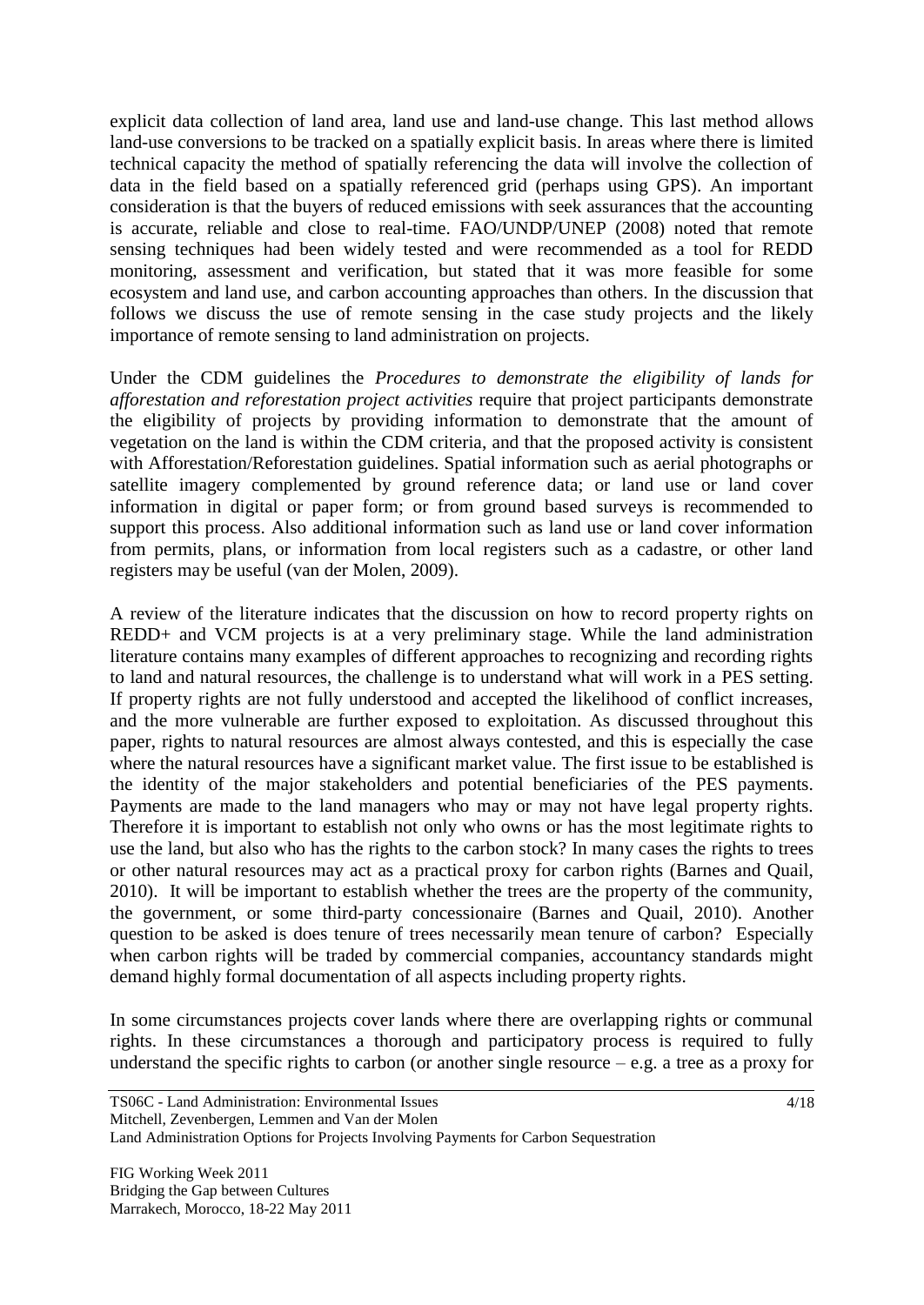the carbon). Also, existing land use practices may involve migration between seasons, and possibly a temporal overlap in the use of land between different individuals or families or groups. A further complication is that rights to trees or rights to carbon may also come with ancillary rights such as the right to use an access path to the natural resource in question, which may be for the sole use of the person with rights to the resource, or may be a shared. The means of access is critical to the implementation of works to improve carbon levels. The complication is where the PES scheme involves the need for access to an allocated piece of land for an activity such as reforestation. It could be that there are common or overlapping rights to access lanes to get to the parcel to be reforested, or afforested (Mitchell, 2010).

Childress (2010) argues that the depiction of all potential property rights "is presumably a prerequisite for the type of detailed land management schemes which are expected to provide clarity and security for REDD schemes". Also important for the sustainability of records of property rights is that the rules with respect to transferability, inheritance, extinction, subdivision, etc. of carbon property rights are clear and generally accepted. Barnes and Quail, (2010) argue that "beyond the specific information content in a carbon cadastre, it is essential that this cadastre serve as a vehicle for publicizing carbon property rights in as transparent and accessible manner as possible. It should not be used as a mechanism for asserting national control and may best operate below the national level".

# **3. EXISTING APPROACHES**

It is instructive to review completed and existing REDD and VCM projects to establish the approaches taken to administer interests in land and determine which beneficiaries are eligible for payments, and how disputes were resolved. The following discussion reviews the approaches taken on three projects – the Ulu Masen Project in Indonesia, the Juma Reserve REDD project in Brazil, and the Sofala Community Carbon Project in Mozambique.

# **3.1 The Ulu Masen Project, Indonesia**

This VCM project covers 750,000 ha of forest in the Ulu Masen Ecosystem and adjacent areas in Aceh Province and involves payments for land use planning, reforestation, restoration, and sustainable community logging. Recent Government of Indonesia legislation (Government Regulation PP6/2007) authorizes provincial and district governments to issue IUPJL licenses (Permit for Ecological Service Utilization) for storing and absorbing carbon in forests, and was implemented to enable reforestation projects to claim carbon credits (PGNAD, 2007). It was not intended that this project will require involuntary relocation of people or communities. A potential for migration into the project area was identified, particularly if there is an obvious improvement in livelihoods, however the local communities are considered to have the ability to deter significant in-migration (PGNAD, 2007).

Approximately 130,000 people live in adjacent communities or villages with common ethnic and cultural backgrounds (called a *Mukim*)*.* Local *Mukim* leaders regard adjacent forest lands as belonging to the community and are managed by the *Mukim*. However, there are an estimated 2,000 to 3,000 villagers participating in illegal logging (PGNAD, 2007). The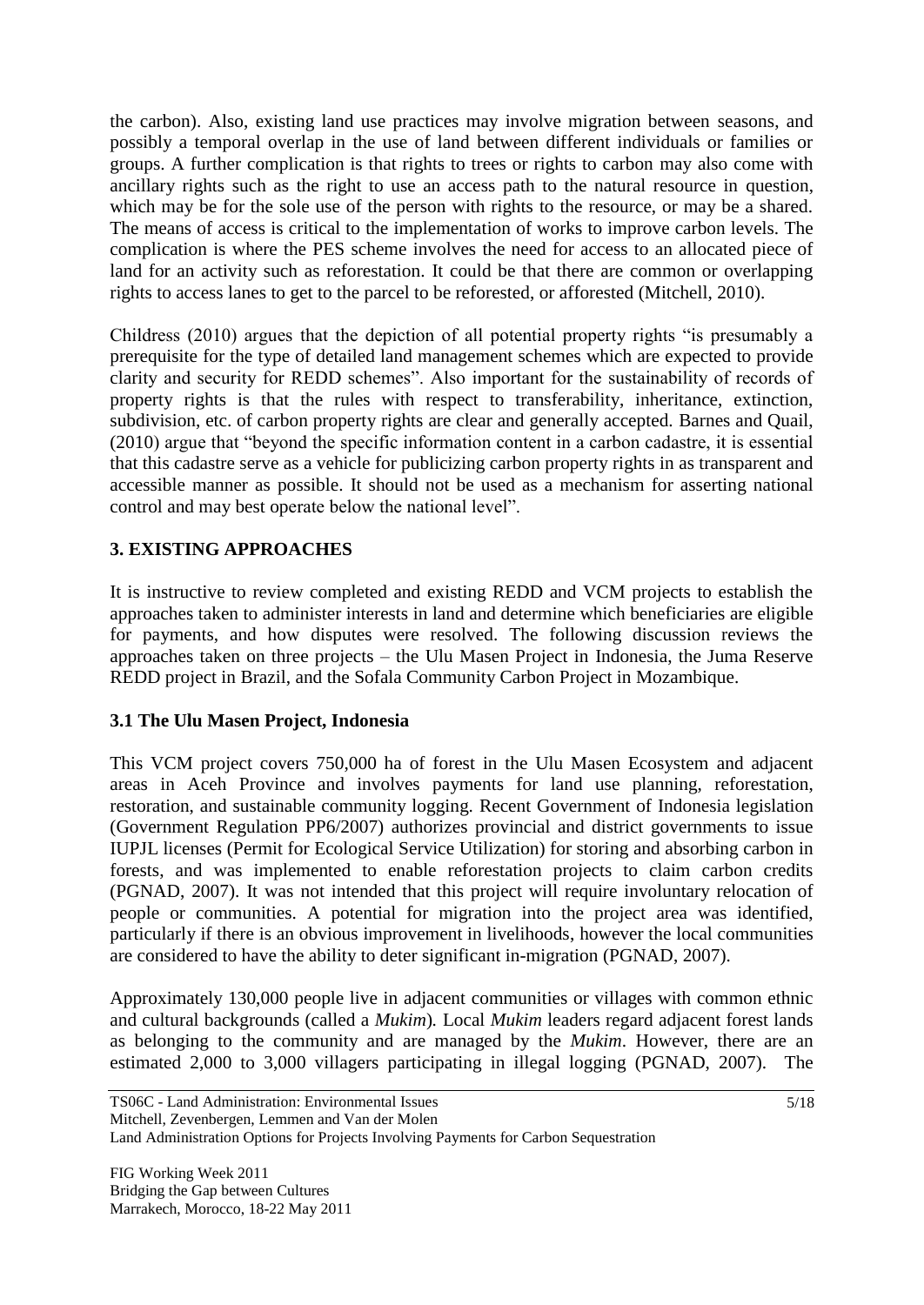project aims to reduce conflict over land and resources by "involving communities and Mukim leaders in participatory land use planning processes, establishing jointly agreed boundaries and land use patterns, and developing a multi-stakeholder management structure. Prior informed consent based on customary land tenure arrangements and resource access rights of local communities must be sought prior to the establishment of carbon forests or other substantive changes in land use" (PGNAD, 2007). The project design allows for forest land demarcation but it is unclear what methods will be used for surveying or identifying and agreeing on the boundaries. Identification of beneficiaries and the disbursements of grants are to be through Mukim leaders and other structures established under the World Bank Multi-Donor Fund's Aceh Environment and Forest project (AFEP). Adjudication of boundaries will also follow this process. Remote sensing and radar imagery is to be used to monitor deforestation rates and changes in land cover, although details of how this is to occur are limited (PGNAD, 2007).

#### **3.2 The Juma Reserve REDD Project, Brazil**

The Juma Sustainable Development Reserve Project for Reducing Greenhouse Gas Emissions from Deforestation ("Juma Reserve REDD Project") aims to address significant deforestation in the Juma Sustainable Development Reserve in the State of Amazonas. The 589,612 ha Reserve was created in 2006 over an area at high risk of deforestation and over forests with high conservation values, and aims to prevent the deforestation of about 329.483 hectares of tropical forests (Banco de Planeta *et al*, 2008). Under this REDD program direct payments for environmental services will be made under the *Bolsa Floresta Program* which grants financial compensation for the forest conservation services provided by the traditional and indigenous populations. Payments include a monthly stipend to mothers of families, a Forest Conservation Allowance for residents' associations, a yearly grant for each community, and grants for community infrastructure. The majority of the families living in the Juma Reserve did not have land titles or personal documentation. A preliminary evaluation found that there were approximately twenty private land title claims covering 15,038 hectares, and many of these properties lacked documentation, or were acquired illegally. A participatory process was used to identify and map interest in land and resources, that included mapping cleared land and abandoned land, zoning areas in use, and determining the impact of use on carbon stocks. In 2005, a field excursion undertook socio-economic and ethno-characterization surveys, mapped the natural resources and archaeological sites and conducted a land information survey. A 2008 social inventory questionnaire estimated there were 339 families living in 35 communities within the Reserve and surrounding area. Demarcation of project boundaries was not critical as the reserve was bounded on three sides by rivers. The Project Design Document includes several land use maps prepared resulting from satellite imagery and refers to the publicly available information from the *Program for the Estimation of Deforestation in the Brazilian Amazon (PRODES)*, which maps and estimates changes to deforestation in the Brazilian Amazon (Banco de Planeta *et al*, 2008). The project design also allowed for the definition and regularization of these private lands.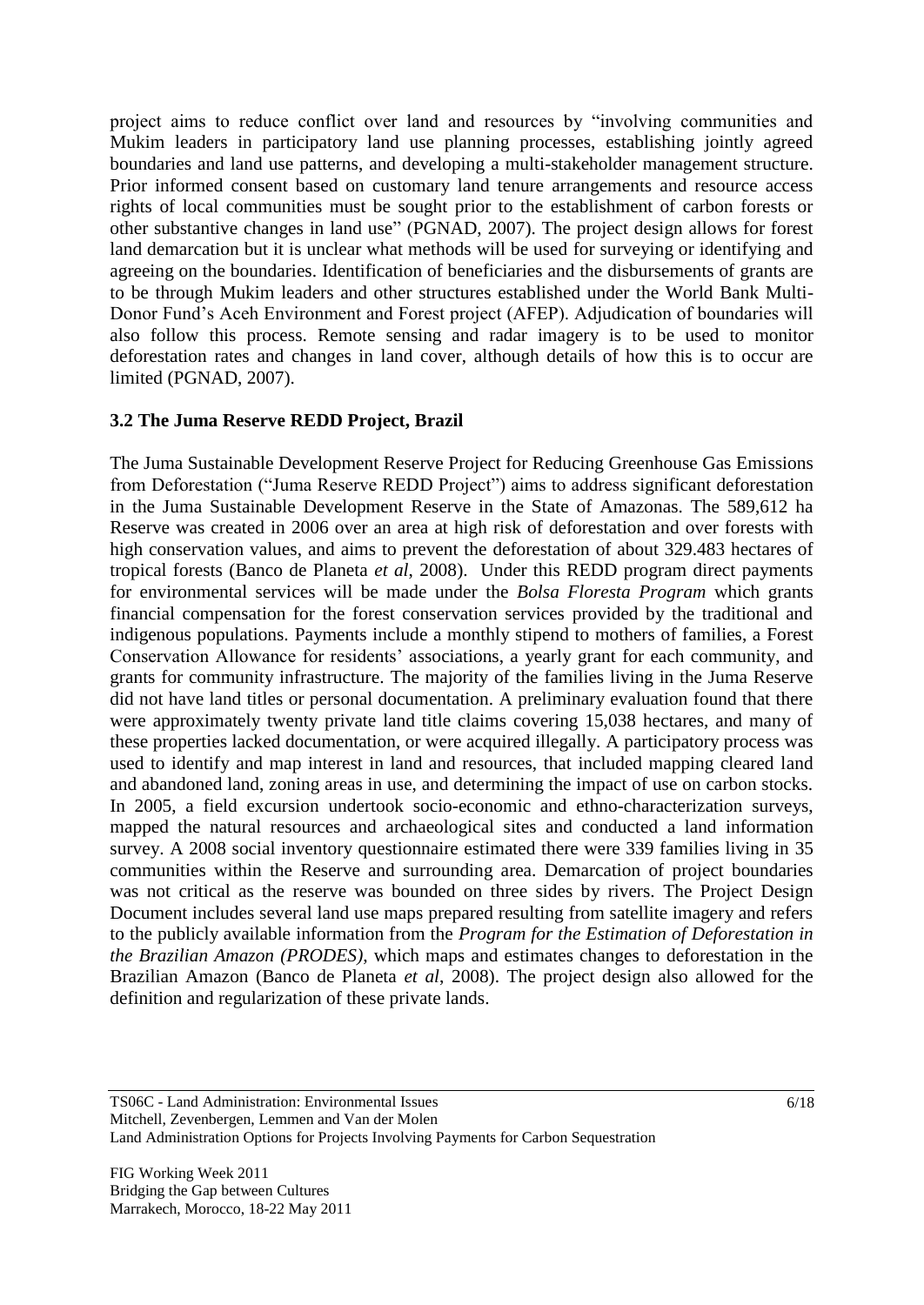### **3.3 The Sofala Community Carbon Project, Mozambique**

In 1948 the Gorongosa National Park was created resulting in the displacement of people to a buffer zone surrounding the park. In the buffer zone hunting and gathering was allowed only for subsistence purposes. Fighting during the 16 year civil war around Gorongosa National Park had a huge impact on both the forests and the forest communities. After the war ended many people moved back to the buffer zone area and became involved in agriculture. A survey in 2004 found that there were 1039 people in 245 families living in the Sofala *Regulado* part of the buffer, with the families living in widely scattered homesteads involved mainly in small-scale shifting cultivation agriculture that was mainly subsistence in nature with most work being done manually (University of Edinburgh, 2008).

The Sofala Community Carbon Project aims to promote the adoption of agro-forestry or forestry system mitigation activities in communities within the buffer zone, and sequester carbon through the planting of indigenous and fruit tree plants. This VCM project works with rural smallholders under the Plan Vivo system, and in 2007, 485 farmers were involved. The project is bounded on three sides by consists of protected areas (under state administration but managed by a non-profit foundation), a buffer zone immediately adjacent to the Park boundary (jointly managed by the government, communities and other stakeholders), and community land. The community undertook the delimitation of its land and all bordering community lands in 2003 using Community Land Delimitation - a process developed in Mozambique and prescribed in law by the Technical Annex within the Land Law Regulations (De Wit and Norfolk, 2010). Co-title has been secured to the communally-occupied areas and land is registered in the name of the community. Within the delimited areas, the communities are responsible for land and resource management (De Wit and Norfolk, 2010).

#### **3.4 Information systems used for natural resource monitoring**

It is also useful to look for lessons from land administration systems used to record land use associated with natural resources management activities. In order to improve the recognition of property rights and forest ownership and access to forest lands, documentation is necessary, and should ideally be linked to land administration, without necessarily implementing for full titling. In one of the most extensive examples, the European Union *Integrated Administration and Control System* (IACS) aims to ensure that correct payments are made to farmers and that there is traceability of payments. Each Member State must have a cadastre for agricultural land showing who farms it, that records land use rather than land tenure, to administer the payment to farmers. This requires the creation of a Holding Register that identifies each parcel of agricultural land, its size, and who can claim the payments. In each country the IACS typically comprises a *Land Parcel Identification System* (LPIS) based on cadastral maps, spatial data, aerial photography, or satellite imagery (Inan *et al*, 2010). The system must be able to identify whether a claim is legitimate, and that multiple claims are not being made for any parcel. As land can be transferred between farmers and agricultural land parcels may be joined together or divided, the system must be able to update the Register without compromising the integrity of the data. The FAO (2006) argued that there would be benefits in developing the IACS system to include a land tenure database.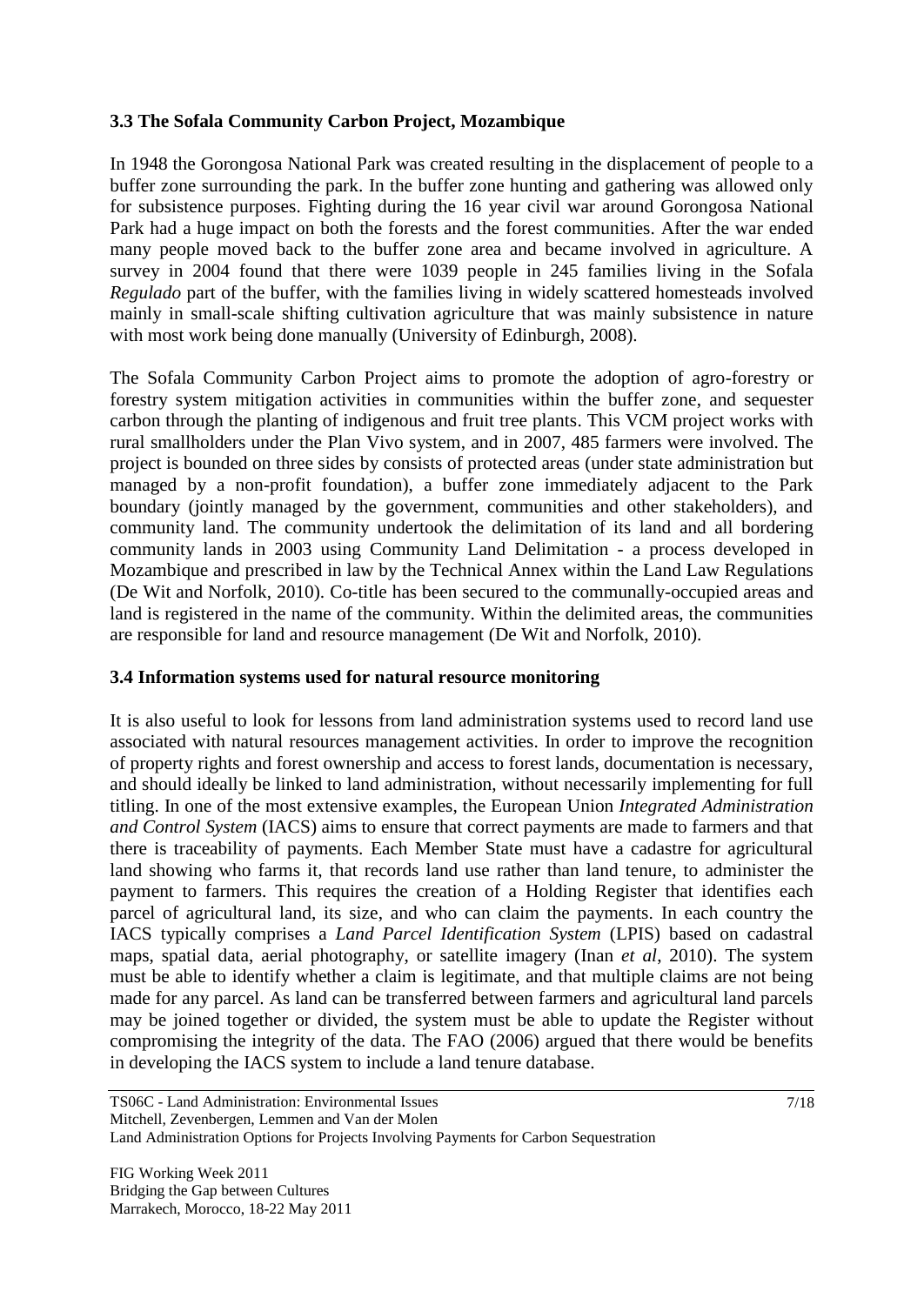In another example in Mato Grosso, Brazil, a deforestation change detection technique called *Systema de Alerta de Desmatamento* (SAD) was developed based on daily image composites from Moderate Resolution Imaging Spectroradiometer (MODIS), validated by high resolution satellite images. Private landholdings were required to register in the State Environmental Licensing System of Rural Properties (SLAPR), however only 21% of the territory is registered under SLAPR. The Legal Reserve Law stipulates that the amount of deforested area in each property cannot exceed 20%. The SAD system was able to track daily changes in forest cover by detecting changes in the daily image composites, and was matched with data from the rural property cadastral and licensing database, and other GIS datasets from the State Environment Agencies, to identify and prosecute the landholders responsible. Through this process they found that most of the deforestation in Mato Grosso was on rural properties not registered under the SLAPR system. A further result has been information useful for publication by the media placing pressure on government to act against illegal deforestation (de Souza *et al*, 2010). Lessons from these examples for PES projects include the benefits of recording both land use and land tenure, and the need for effective coordination between land and natural resources agencies.

#### **4. DISCUSSION**

There is some consistency in the approaches taken on the case study projects discussed earlier. Each contained areas of informal tenure and resisted the involuntary resettlement of people (although this is not always the case). Also each sought to involve local communities in decisions on interests in land and project beneficiaries through customary elders, or local institutions. Mapping and demarcation of project, group and individual interests was undertaken using various techniques. This section discusses land administration systems operating in developing countries in their range of formats and complexities and which systems we expect to be successfully applied in REDD+ or VCM project contexts. Although systematic land titling programmes were implemented in many developing countries over the last three decades, they cover only a small percentage of the total land. However, sporadic land titling has at times been used for villages in rural areas to support large infrastructure or development projects. In circumstances where there are existing land titling programmes in the country, the cost of implementation in areas covered by REDD+ and VCM projects could be justified. Typical cost estimates for land tilting range from US\$20 to US60 per parcel (urban) and represent a small percentage of the cost of implementation of PES schemes (Hatcher, 2009). Barnes and Quail (2010) argue that "REDD cannot wait 20 years for systematic titling efforts to cover the country or even province/state". Lavigne Delville (2010) argued that two important issues must be considered in the choice of systematic land titling programmes: (i) whether the rights to be recognised comprise a private property model, and (ii) whether there is a need to first understand the complexity of local rights and cultural norms. He also asked "Are systems to administer these rights capable of ensuring reliable management of these complex registered rights and can land management bodies take into account the local diversity of rights?"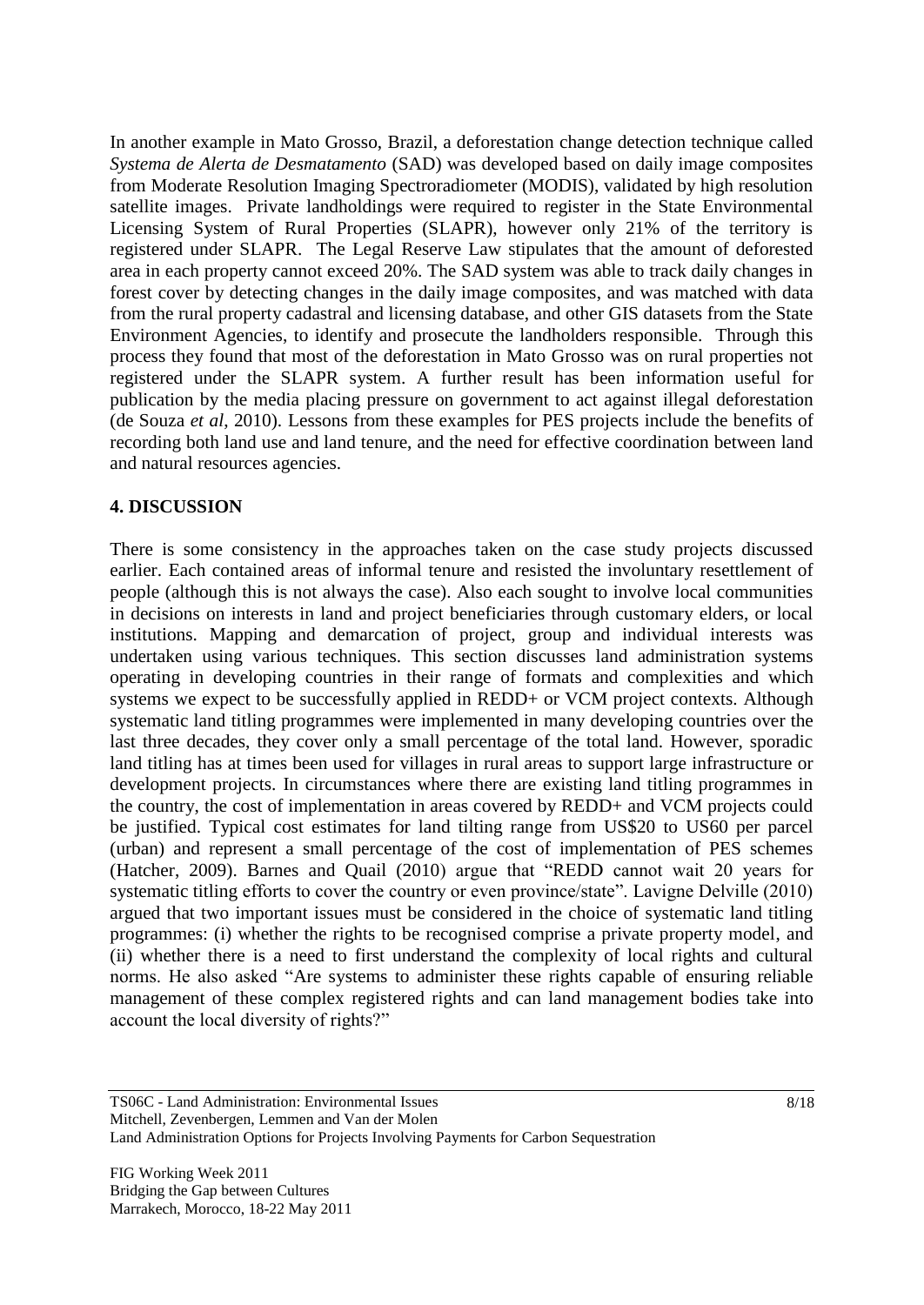There is also the question of the nature of rights to be registered. Alden Wily (2003) provides a summary of the nature of rights registered in selected African countries including the entitlements (e.g. the right or ownership, or of customary occupancy), whether it may be issued to a family or community, and also the details of rights of sale, rental, inheritance, and subdivision.

Where comprehensive land titling programmes are not appropriate, other options have been developed for securing land rights on private, state and customary lands. During the 1990s many countries developed pilot systems that recorded customary rights in land with varying levels of success. In West Africa Rural Land Maps (*Plans Fonciers Ruraux – PFR*s) were used to record customary and complex rights to land and resources. This involved a bottomup consultative approach including discussions with all stakeholders to determine the *de facto*  rights. In another example the Solomon Islands introduced the *Customary Records Act 1992* that allowed for the recording of customary interests in land, although this was not implemented at the time. There have been various attempts at registering customary or communal lands as a single parcel with rights to the land in favour of a recognised community group - for example, in Uganda, Malawi, Ivory Coast (Alden-Wily, 2003).

In the 2000's many African countries changed their land legislation and institutional arrangements to allow decentralization and innovation in land administration systems (Deininger *et al*, 2006)). In many countries low-cost land registration approaches have been piloted or implemented that seek to reduce costs through decentralization of land administration, using handheld GPS or local labour and equipment for field surveys, using imagery as an alternative to field surveying, and the implementation of the computerization of land records to improve efficiency in updating records. A range of low-cost alternatives for certification have been developed and Alden-Wily (2003) provides a comprehensive review of the experiences in Africa and argues that a common aim has been to capture as many rights as possible, based on decentralization and low cost methods. This is also instructive for REDD+ and VCM projects.

The process of identifying and recording rights to land typically involves the stages of cadastral surveying and mapping, demarcation, adjudication, recording of rights, and certification or registration. The following paragraphs discuss some of the typical options used that may be relevant to REDD+ or VCM projects.

# **4.1 Demarcation of area boundaries**

The CDM *Procedures to demonstrate the eligibility of lands for afforestation and reforestation project activities* require that project boundaries are adequately agreed upon, and recommends the use of aerial photography, satellite imagery, or land cover maps, or a written testimony based on a Participatory Rural Appraisal. External demarcation may not be necessary on a national REDD project, however for VCM projects external demarcation of the project boundary is necessary to protect against encroachment and in-migration. In countries where there is pressure from international concessionaries, the importance of clearly delineating the boundaries between state land and private lands is clear. This demarcation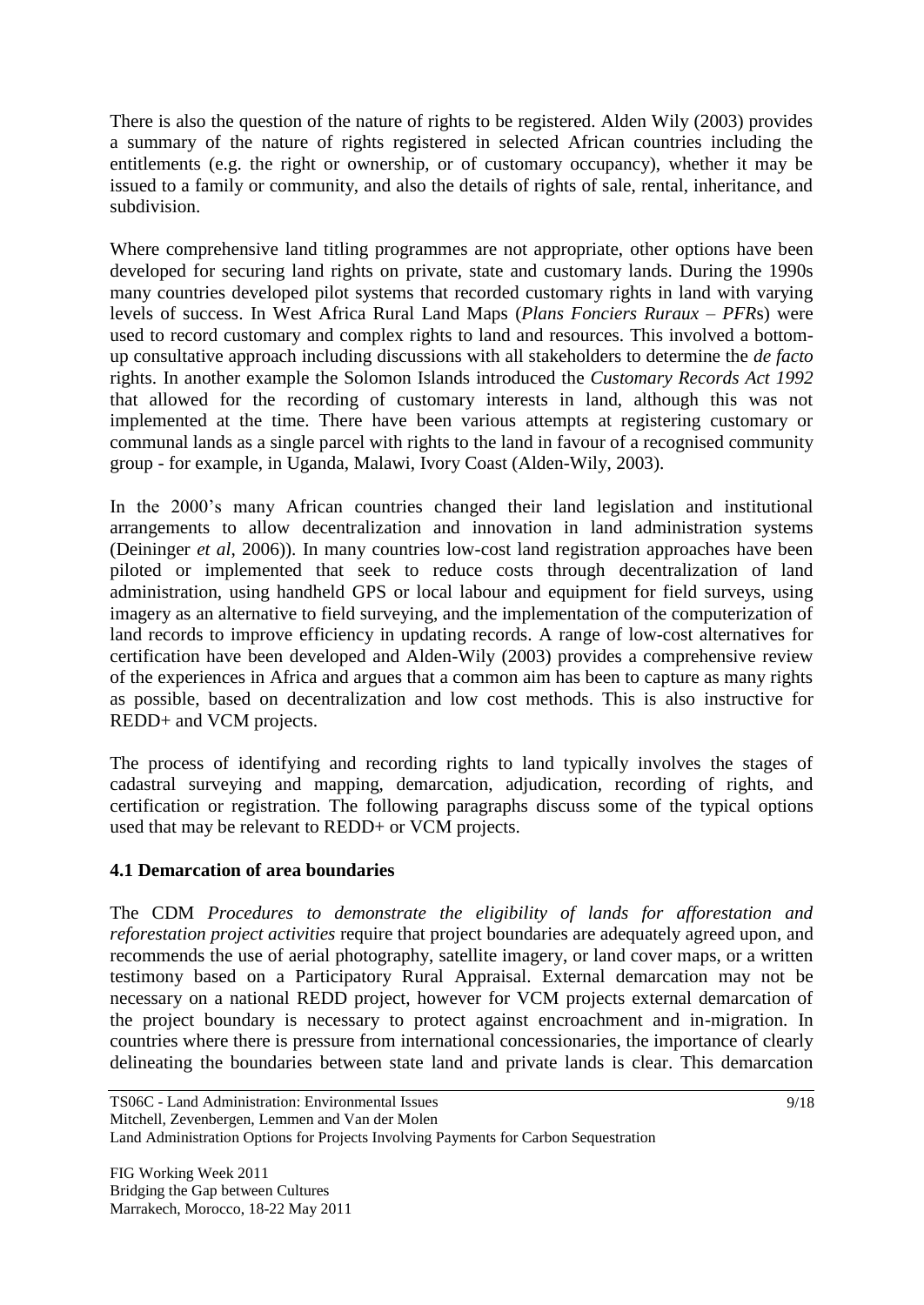should also be supported by the demarcation and inclusion of state land in a register. Demarcation may also be important between different project areas and interests in land, to identify proposed expansion of land use by landholders during the project. In some countries participatory and low-cost demarcation methodologies could potentially be used. However, as Childress (2010) noted these "would need to be accompanied by policy processes to clarify criteria, procedures, institutional competencies for resolving questions of new communities, extension of existing communities and demarcation of boundaries".

## **4.2 Cadastral and participatory mapping**

Cadastral mapping is an important step in identifying the different types of tenure and their geographical extent and allow participation and agreement on the extent of rights by all parties. Low cost land cadastral mapping processes have been utilized in several countries and typically involve the use of topographic plans, aerial photography or satellite imagery for cadastral mapping and adjudication, supported by field verification. For example, in Namibia good quality aerial photography was available for much of the country and was used for cadastral mapping supported by field verification (Kapitango and Meijs, 2010). Lemmen and Zevenbergen (2010) also report on the use of high resolution satellite imagery for adjudication in Ethiopia.

More participatory approaches are required on communal lands that allow a full understanding of the complex *de facto* rights to land and resources, and the historical and established processes for changing land tenure arrangements and for settling disputes. De Wit and Norfolk (2010) state that there are several different methods for securing community land rights, although the basic principles and methods are similar. We mentioned already the rural land tenure maps *Plans Fonciers Ruraux* (PFRs) in West Africa. For community or customary land adjudication is becoming increasingly participatory and consultative. Adjudication is most difficult where the rights over land are complex or overlapping Following the development of rural land tenure maps *Plans Fonciers Ruraux* (PFRs) in West Africa the survey record was signed by the right holder and the neighbours and lead to a simplified record of rights over land that are agreed upon at the local level (Lavigne Delville, 2010). According to Lavigne Delville (2010) the limitations of PFRs have been that rights over natural resources and common lands were barely taken into account, there was an implicit assumption that one parcel corresponds to one "owner" (albeit customary or collective),

De Wit and Norfolk (2010) argue that the PFR process used in parts in West Africa has been refined and developed into a process they called the "*Mozambique methodology for community land delimitation*" (Mozambique methodology"). The process generally involves a six stage process – educating the local people, participatory rural appraisal (adjudication), participatory mapping (of rights), cross-referencing and confirming information (adjudication), validation of information with neighbours (adjudication), cadastral processing (cadastral mapping and certification) resulting in a Community Land Certificate. None of this work involves formal cadastral fieldwork although the cadastral processing may rely on GPS coordinates of key points to georeference the interests in land.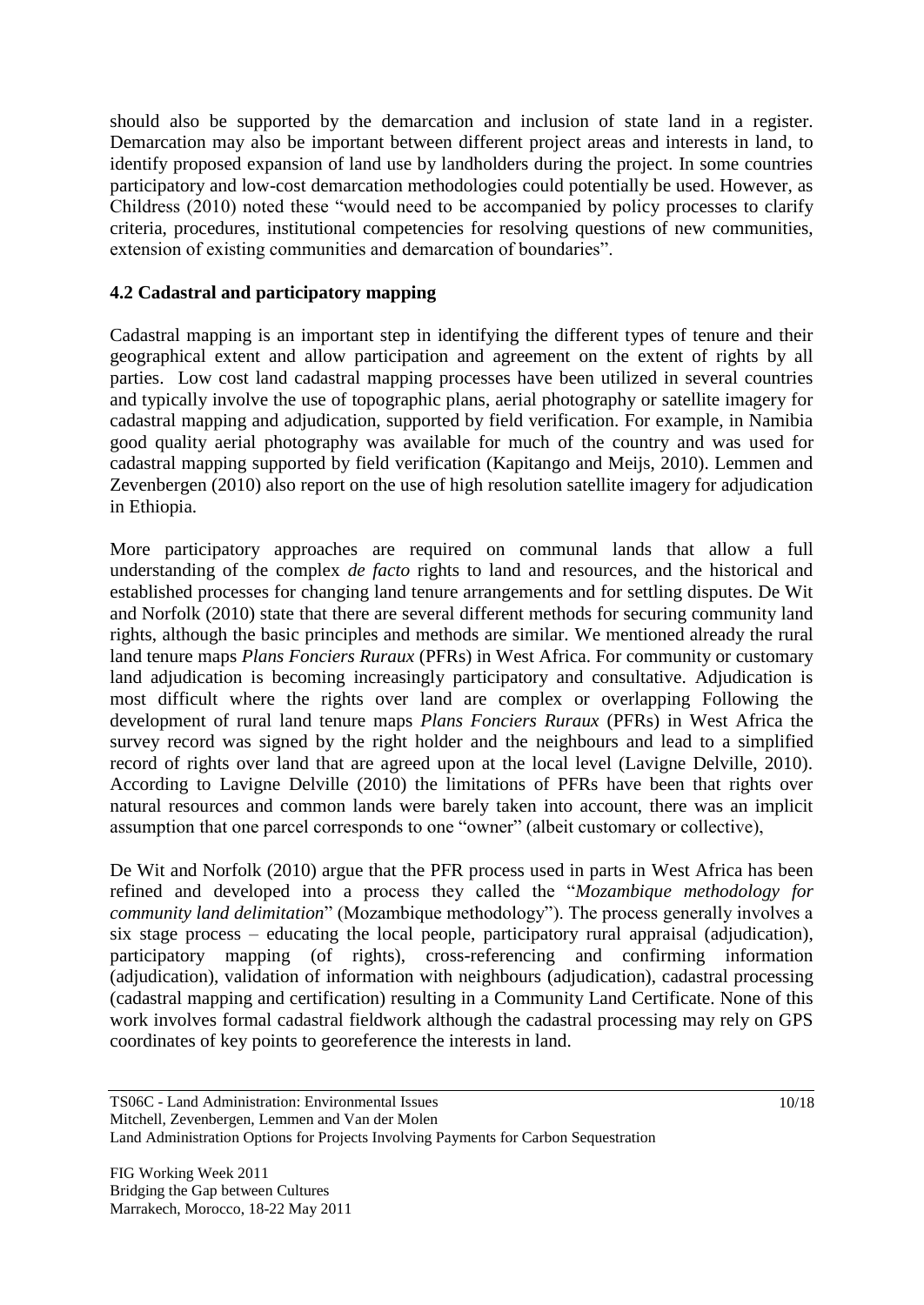### **4.3 Mapping Social Tenures and Overlapping Rights**

Most rights to land and other natural resources are not recorded in the formal land administration system and are based on social (*de facto*) tenures that cannot generally be easily described relative to a parcel. In many cases there are overlapping rights or claims to land and resources that are contested. Rights often overlap, and can even be disputed, but that this can be handled with 'GIS layer' approach. While the traditional cadastral maps assumes one full spatial partition of the area into cadastral parcels, different, overlapping interests can be recorded in different layers when using GIS. These can be interests intended to co-exist, but also conflicting claims. Provision is required for the resolution of disputes over land rights and boundaries. This process should be community-driven as much as possible so that the community fully accepts the decisions. In indigenous and customary communities it is also important that the process of adjudication be consistent with traditional practices and cultural norms where practical.

Augustinus (2010) argued that it has become clear that a gap exists between the manner in which conventional land administration systems recorded rights and the range of tenures that exist on customary areas and for pastoralists and this gap meant that current approaches could not deliver robust security of tenure and land information and administration systems at scale in developing countries. The Social Tenure Domain Model was developed in response to this perceived gap and aims to record rights to land wherever they are on the continuum of land rights (UN-HABITAT, 2008). The Social Tenure Domain Model (STDM) is a tool developed under the ISO Land Administration Domain Model that describes the relationship between land and people through recording all forms of land and resources rights. It is possible under the STDM to record *de jure* rights as well as *de facto* claims to land and other resources that need to be verified through adjudication (Zevenbergen and Haile, 2010). The STDM records *Parties* (persons, or groups of persons, that compose an identifiable single entity), *Land rights*  (may be formal ownership, apartment right, usufruct, free hold, lease hold, or state land, or social tenure relationships), and *Spatial units* (areas of land or water where the rights and social tenure relationships apply) (FIG *et al*, 2010 and Lemmen *et al* 2010).

Another software system for recording complex rights is the Talking Titler which allows flexibility in the way data relating to people, land and evidentiary media (titles, survey plans, descriptive documents, oral testimonies, videos, photographs, etc) can be stored and related. The system also supports a mix of paper-based and digital documents. Talking Titler seeks to incorporate the most relevant evidence that can be acquired. The flexibility in the database design allows for bottom up, top down and open-ended evolutionary system design. The Talking Titler software is licensed as freeware, and it can be used to manage a range of land information applications which do not handle vast numbers of records. The data recorded can also be registered under the Land Administration Domain Model (Barry, 2006).

# **4.4 Certification**

The certification or registration of recorded land and resources rights provides a higher level of tenure security. One option is to record the rights on a register and issue land titles or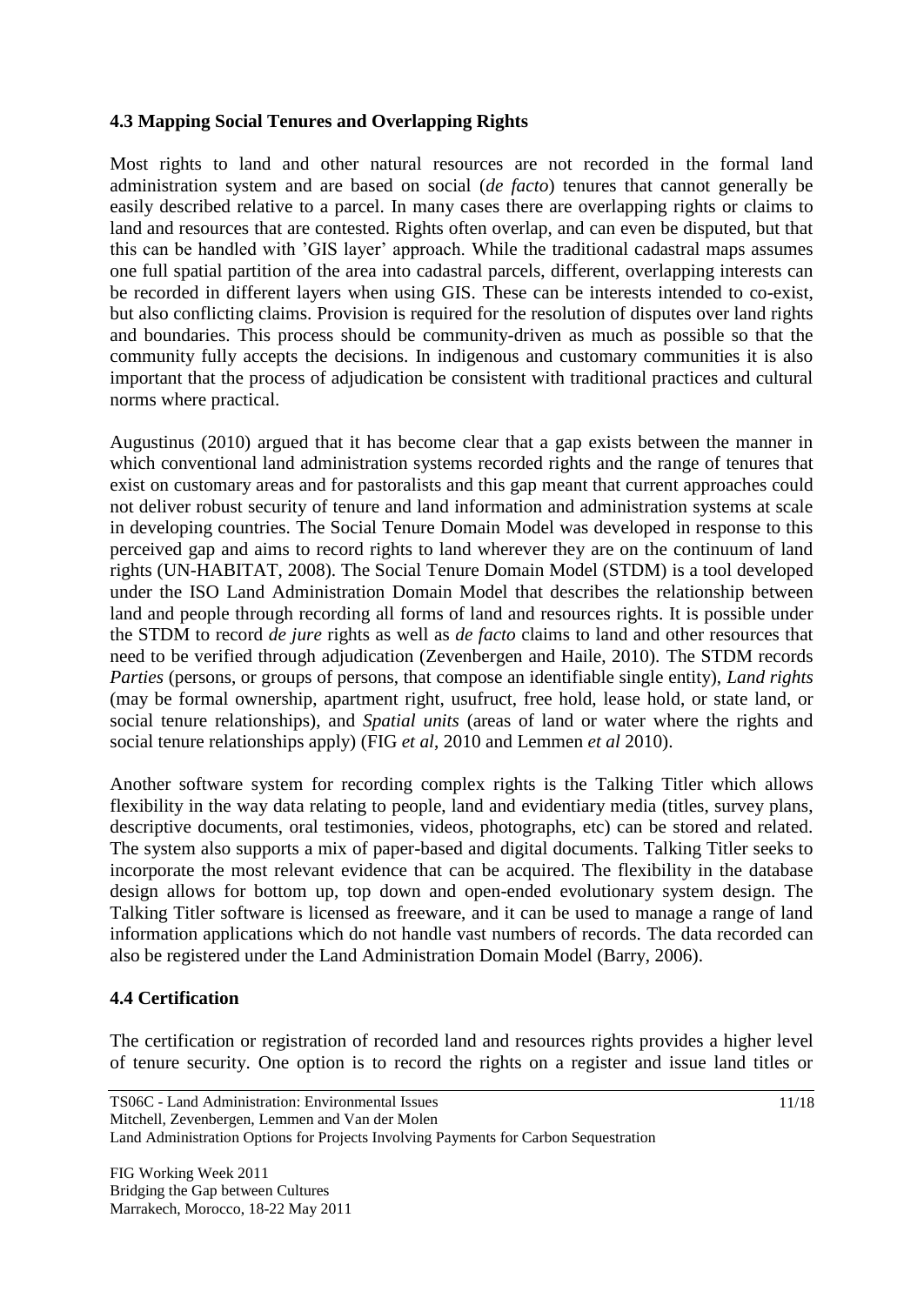deeds. The limitations in land titling schemes are well documented, especially in countries with poor governance. Experience has shown that in many countries in which land titling has occurred the real benefits have accrued with the cultural elite and the more powerful, without the anticipated benefits for the poor. Registration of land parcels often fail to record the *de facto* complexity of rights. Conventional land registration draws on a model of individual parcels and individualized tenure. In many situations, this is culturally inappropriate where land is held by family groups or lineage groups or where it may not be divided up into individual lots for cultural reasons, or there may be overriding community rights in a parcel which are superior to those of the land holder. Hatcher (2009) argued that "The general conclusion is that while titling or registration is often a needed legal step, true security is a product of several social, cultural and political forces".

An alternative to registration is to provide certification of land tenure. The certification process is less onerous than registration and in the absence of land titles may provide the highest form of *de jure* evidence of rights to land and resources. For example, PFRs aim to record all individual and collective rights including rights to natural resources and secondary rights. For collective land an "administrator" (who manages the parcel in the name of the group) is identified and recorded. In Benin registered plots receive a "land certificate," which can be sold or used as collateral but the state does not grant them authenticity. On request, land certificates can be transformed into Land Titles (Lavigne Delville, 2010). The certification of land use (rather than tenure) is also used in some countries. In the early 2000's there was significant rural land privatization in Vietnam and China resulting in the issue of land use certificates and increased formal recognition of these land use rights. These provide usufruct rights that provide a level of protection to the land user against claims to the land by others, and can be used to verify claims to land. In the absence of other forms of tenure security they may be the most secure form of tenure.

In the Tigray region of Ethiopia a low-cost certification system was implemented over a large area that aimed to incrementally improve tenure security. The process involved the use of four standard forms to record parcel data, registration details, the title certificate, and for changes to tenure. Technical staff were trained to administer the system and to record parcel data in the field in consultation with land holders and other stakeholders. Land boundaries were demarcated where needed using local materials, and land certificates were issued to households (UN-HABITAT, 2008).

Many of the existing REDD+ and other PES projects occur on state or communal lands, and several innovative approaches have been used to record these rights. For example, the Namibia Community Land Administration System (NCLAS) consists of two parts - the Communal Deeds (Register) and the Communal Cadastre (Map) both of which use readily available proprietary software. The Register and Maps are linked by a Unique Parcel Identifier (UPI) system. Four different types of output are created out of the NCLAS - Certificates, Village maps, Registers, and Index Cards. Registers are printed to provide easy access to the paper based system by UPI and village. Another example involves "Community-Based Natural Resource Management (CBNRM) schemes that have devolved group-based property rights to community user groups – often Customary Land Secretariats (CLS).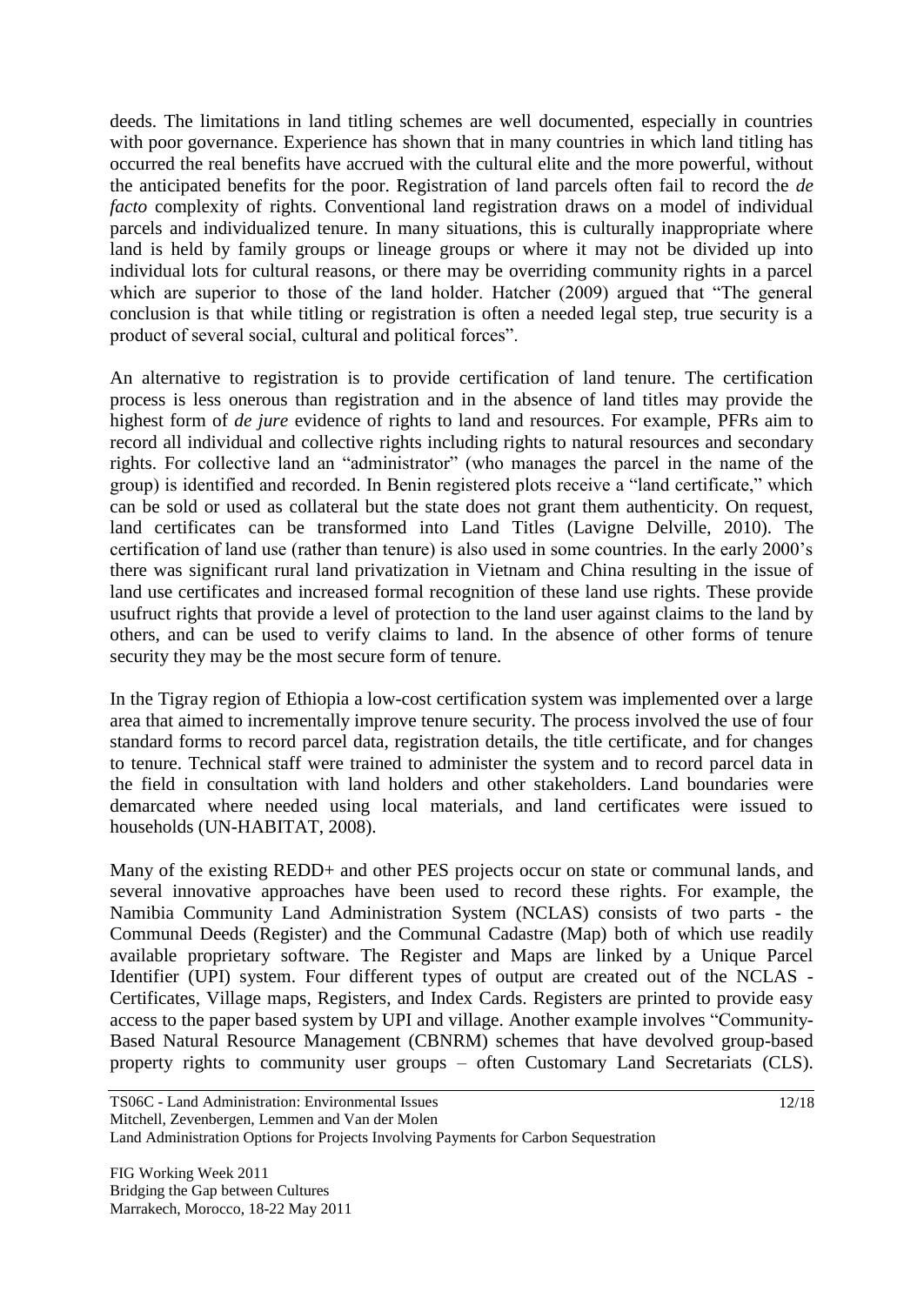However, there has been a tendency to designate resource access and user rights as exclusive to particular groups, whereas in practice, a variety of groups may have established legitimate claims to resources such as dry season pasture, seasonal wetlands or fishing beaches (UN-HABITAT, 2008).

## **5. CONCLUDING REMARKS**

The literature and case studies illustrate the potential for land issues and disputes in REDD+ and VCM projects, and also demonstrate the need for effective and fair land administration. All interests in the land and resources such trees and carbon must be fully understood and documented at the appropriate scale. Effective solutions may require the development of more innovative ways of recording all the rights and restrictions concerning land and carbon stocks. Otherwise the most vulnerable might be marginalized or lose their rights to land or PES payments is high on PES projects.

The approach taken in the case study projects (to varying degrees) to record property rights was the use of some form of existing spatial information such as a land cover map, or an aerial photograph or satellite image, as a basis for involving the communities and individual land users to reach agreement on project areas and the extent of rights to land. For example, on the Sofala Community Carbon Project in Mozambique the approach used was participatory land use mapping where land use and rights to resources were mapped using GPS on a participatory walk. The most effective approaches included consultative and participatory approaches to project design and implementation. Reviews of earlier projects such as the Noel Kempff REDD project in Bolivia found that more effective consultation during the early stages of the project was warranted. Later projects seem to have heeded these lessons. It has been generally acknowledged that a full understanding of all rights to land and resources is needed, and where competing claims and conflict over land exists, these should be resolved wherever possible prior to this land being included in the project.

Ideally the spatial information used to discuss and record interests in land and project areas should be geo-referenced so that the data can be incorporated into GIS or other information systems. Advances in remote sensing technology and analysis software are likely to result in an increase its application to these projects. The use of remote sensing is becoming increasing important in mapping land cover, and identifying different vegetation classes, and there are examples of near real-time monitoring of deforestation. Two of the case study projects presented earlier all used remote sensing imagery mapping land cover and use, and as Childress (2010) noted, the "acquisition, analysis, management and use of remotely sensed imagery will likely form an important part of the planning and management of REDD schemes". Satellite imagery will also be an important resource in delineating rights and claims to land. However, at this stage there is some uncertainty of REDD reporting requirements and this implies the need for flexibility in the design of land information systems. Full national ownership of REDD monitoring systems along with international collaboration is likely to be an important consideration on REDD+ projects (FAO/UNDP/UNEP, 2008). This will require the development of a land and resource information system that is sustainable and capable of this function, and effective cooperation between government agencies.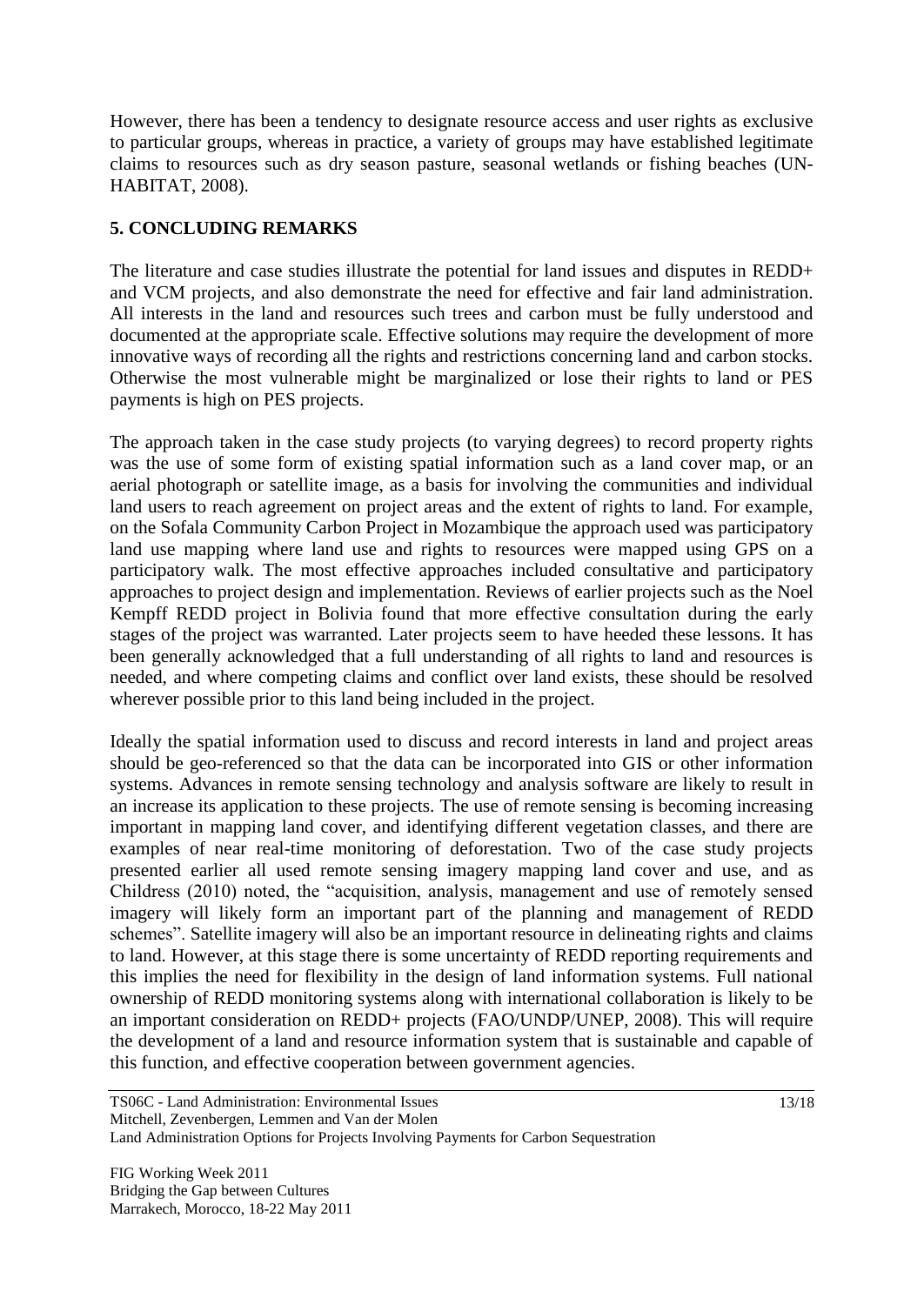The previous discussion has reinforced the importance of recording all *de jure* and *de facto* rights to land and resources on REDD+ and VCM projects (to determine the beneficiaries). Land administration systems are the most suitable mechanisms to do this and their implementation on REDD+ and VCM projects should draw on international experience. A range of options has been presented that may be suited to many different land tenure contexts along the continuum of property rights (UN-HABITAT, 2008). Questions to be resolved include who are legitimate representatives of a community, and who else has *de facto* or *de jure* interests in land and carbon stocks. There is also the question of who is entitled to undertake the climate change mitigation works and this may be a secondary right holder such as a renter. The factors that determine if a land administration process is equitable include whether the process is systematic or sporadic, costs for the landholder, and the extent to which the rights of all family members, secondary right-holders, vulnerable groups, and minority interests have their rights recognized and accounted for (Alden Wily, 2003). There is also a role for land administration in registering state land and demarcating its boundaries.

Lessons for land governance on REDD+ and VCM projects are that land administration solutions must be appropriate for their context and if *de jure* rights are not consistent with *de facto* rights then there is potential for conflict. Accurate and up-to-date records allow transparency and equity and so land administration systems must be sustainable. Participatory adjudication and demarcation supported by enforcement by government agencies provides protection for the de facto rights on land users. Effective and innovative systems have been developed for recording complex and overlapping rights to land and resources and these support the participatory processes and help to settle disputes. Decentralization is important for ensuring access to the process by the more vulnerable. Computerization can help improve effectiveness and transparency if the capacity exists in the land institutions, and improve the capability to deal with overlaps in property rights, and conflicting claims.

There are two major drivers for registration of property rights on PES projects. The first is that registration of property rights is necessary to recognize that rights to land exist, and that countries cannot neglect these rights. The second driver, on VCM projects, is that registration of rights is relevant for the transparent and equitable transaction of carbon emission rights. The carbon reporting process requires transparent transactions and standards and land administration must be able to accommodate this (van der Molen, 2009). It may be advisable to develop guidelines on the process for assessing rights to land and resources, how cadastral (index) maps are developed, and how the complexity of rights is recorded. If a standard process is developed it will increase transparency and may improve governance. There are lessons for REDD+ and VCM projects from the European Union LPIS involving the need for verification of rights to land from beneficiaries. Like REDD+ projects, there are benefits to be able to link the monitoring of land clearing (or land use), with tenure. The design of land administration systems should be based on standards to avoid the implementation of land administration systems that are inflexible and don't allow the inclusion of new types of tenure or other land-related restrictions or responsibilities.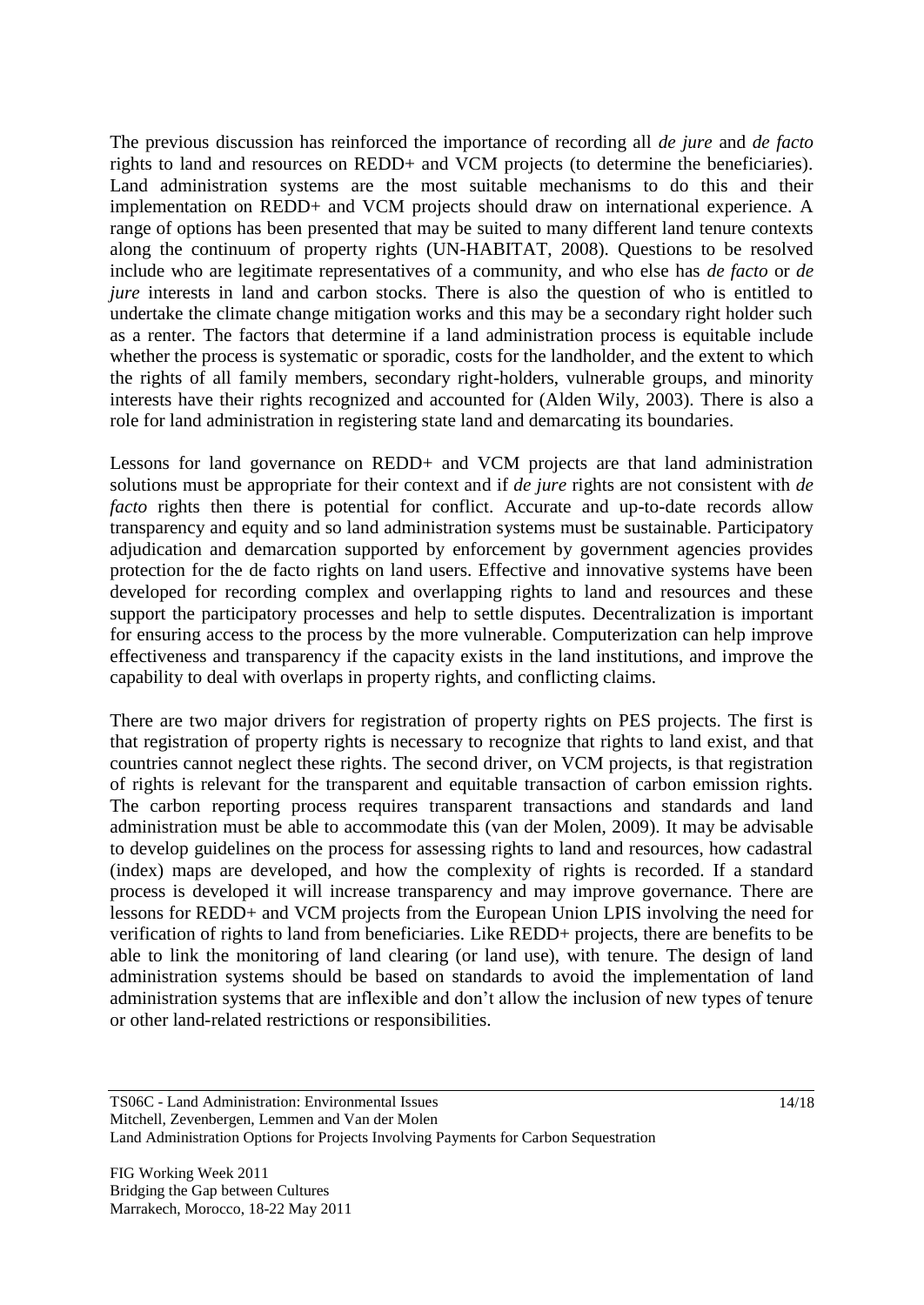Land administration is likely to be part of an integrated approach to the administration of REDD+ and VCM projects rather than a stand alone project. The implications are that this will cut across sectors and often involve more than one agency and line ministry. The SAD and SLAPR systems in Brazil, discussed earlier, provided an example of the benefits of effective coordination between land and natural resources agencies.

Many attempts globally to formally record customary and complex rights to land have been unsatisfactory. The authors argue that innovative land administration systems are the most appropriate system for recording this complexity should be an integral part of REDD+ and VCM project design. Appropriate procedures should be developed for adjudicating, demarcating, and recording property rights and these procedures should be integrated into the carbon reporting and project implementation guidelines. This will require effective cooperation between land and natural resource agencies.

## **REFERENCES**

- *1.* Alden Wily, L. (2003) *Governance and Land Relations: A Review of Decentralisation of Land Administration and Management in Africa,* International Institute for Environment and Development, London.
- 2. Augustinus, C. (2010) Social Tenure Domain Model: What It Can Mean for the Land Industry and for the Poor, FIG Congress 2010, Sydney, 11-16 April.
- 3. Banco de Planeta, Fundacao Amazonas Sustentavel, Amazonas Governo Do Estado (2008) The Juma Sustainable Development Reserve Project: Reducing Greenhouse Gas Emissions from Deforestation in the State of Amazonas, Brazil, Project Design Document, Version 5.0.
- *4.* Barnes, G., and Quail, S. (2010) *Facing the Cadastral Challenges of Managing Carbon Property Rights to Mitigate Climate Change,* Proceedings from the FIG Congress, 11-16 April 2010, Sydney.
- *5.* Barry, M. (2006) *Talking Titler Multimedia Land Management System, Promoting Land Administration and Good Governance, 5th FIG Regional Conference, Accra, Ghana, March 8-11, 2006.*
- *6.* Childress, M. (2010) *Land Tenure and Land Management Issues for REDD Preparation in Guyana: Framing the Agenda for Policy Discussion, Paper prepared* for Annual World Bank Conference on Land Policy and Administration, April 26-27, 2010, Washington.
- *7.* Deininger, K., Zevenbergen, J.A. and Ayalew Ali, D. (2006) *Assessing the certification process of Ethiopia's rural lands* In: Proceedings of the colloque international : Les frontières de la question foncière : at the frontier of land issues, Montpellier, 17-19 Mai, 2006. 14 p.
- 8. De Souza, C., Haiashy, S., Verissimo, A., (2010) *Deforestation alerts for forest law enforcement: The case of Mato Grosso, Brazil*, in "Innovations in Land Rights Recognition, Administration and Governance", (eds) Deininger, K. Augustinus, C.,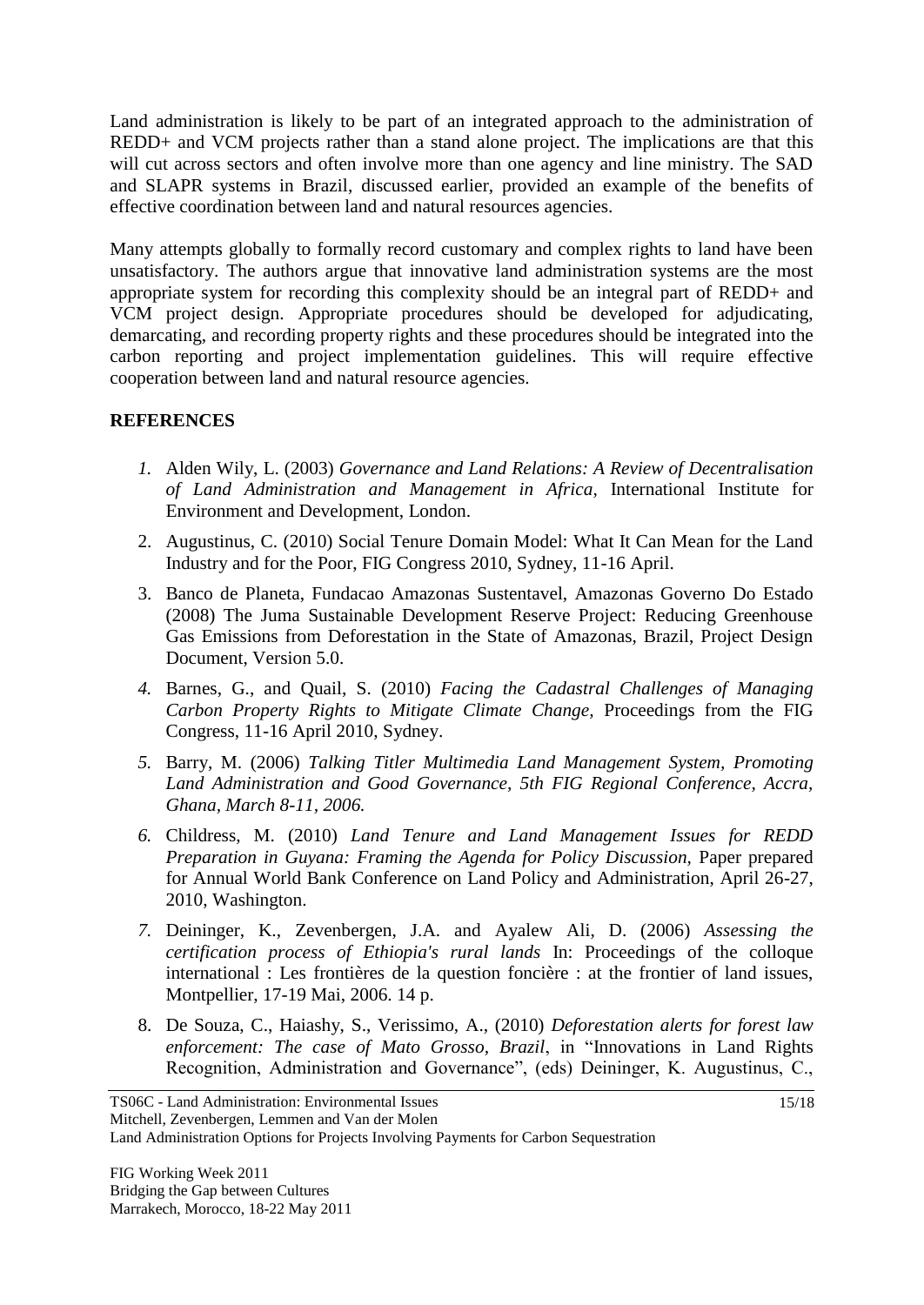Enemark, S. and Munro-Faure, P., World Bank, GLTN, FIG and FAO, Proceedings from the Annual Conference on Land Policy and Administration.

- *9.* De Wit, P., and Norfolk, S. (2010) *Recognizing Rights to Natural Resources in Mozambique*, Brief for the Rights and Resources Initiative. Accessed 1/11/10. [www.rightsandresources.org/documents/index.php?pubID=1467](http://www.rightsandresources.org/documents/index.php?pubID=1467)
- *10.* FAO (2006) *European Union accession and land tenure data in Central and Eastern Europe, FAO Land Tenure Policy Series 1, Accessed 8/9/10, <ftp://ftp.fao.org/docrep/fao/009/a0464e/a0464e00.pdf>*
- 11. FAO/UNDP/UNEP (2008) *Role of satellite remote sensing in REDD: Issues Paper*, 13 October 2008, Accessed 15/10/10, [http://www.un](http://www.un-redd.org/LinkClick.aspx?fileticket=p7Ss-fE7AR0%3D&tabid=587&language=en-US)[redd.org/LinkClick.aspx?fileticket=p7Ss-fE7AR0%3D&tabid=587&language=en-US](http://www.un-redd.org/LinkClick.aspx?fileticket=p7Ss-fE7AR0%3D&tabid=587&language=en-US)
- 12. FIG, GLTN, UN-HABITAT (2010) *The Social Tenure Domain Model: A Pro-Poor Land Tool*, FIG Publication No 52, Copenhagen.
- 13. Hatcher, J. (2009), *Securing Tenure Rights and Reducing Emissions from Deforestation and Degradation (REDD): Costs and Lessons Learned*, Paper No 120, Social Development Working Papers, The World Bank, Washington, December 2009.
- 14. Inan, H.I., Sagris, V., Devos, W., Milenov, P., van Oosterom, P.J.M. and Zevenbergen, J.A. (2010) *Data model for the collaboration between land administration systems and agricultural land parcel identification systems*. In: Journal of Environmental Management, 91(2010)12, pp. 2440-2454
- *15.* Kapitango, D., and Meijs, M. (2010) *Land registration using aerial photography in Namibia: Costs and lessons*, in "Innovations in Land Rights Recognition, Administration and Governance", (eds) Deininger, K. Augustinus, C., Enemark, S. and Munro-Faure, P., World Bank, GLTN, FIG and FAO, Proceedings from the Annual Conference on Land Policy and Administration.
- *16.* Lavigne Delville, P. (2010) *Innovative approaches to improving land administration in Africa*, , in "Innovations in Land Rights Recognition, Administration and Governance", (eds) Deininger, K. Augustinus, C., Enemark, S. and Munro-Faure, P., World Bank, GLTN, FIG and FAO, Proceedings from the Annual Conference on Land Policy and Administration.
- *17.* Lemmen, C., and Zevenbergen, J. (2010) *First experiences with a high-resolution imagery-based adjudication approach in Ethiopia*, in "Innovations in Land Rights Recognition, Administration and Governance", (eds) Deininger, K. Augustinus, C., Enemark, S. and Munro-Faure, P., World Bank, GLTN, FIG and FAO, Proceedings from the Annual Conference on Land Policy and Administration.
- 18. Lemmen, C., van Oosterom, P., Thompson, R., Hespanha, J., and Uitermark, H., (2010), *The Geometry of Spatial Units in the Land Administration Domain Model (LADM)*, FIG Congress 2010, Sydney, 11-16 April.
- 19. Provincial Government of Nanggroe Aceh Darussalam PGNAD (2007) *Reducing Carbon Emissions from Deforestation in the Ulu Masen Ecosystem, Aceh, Indonesia:*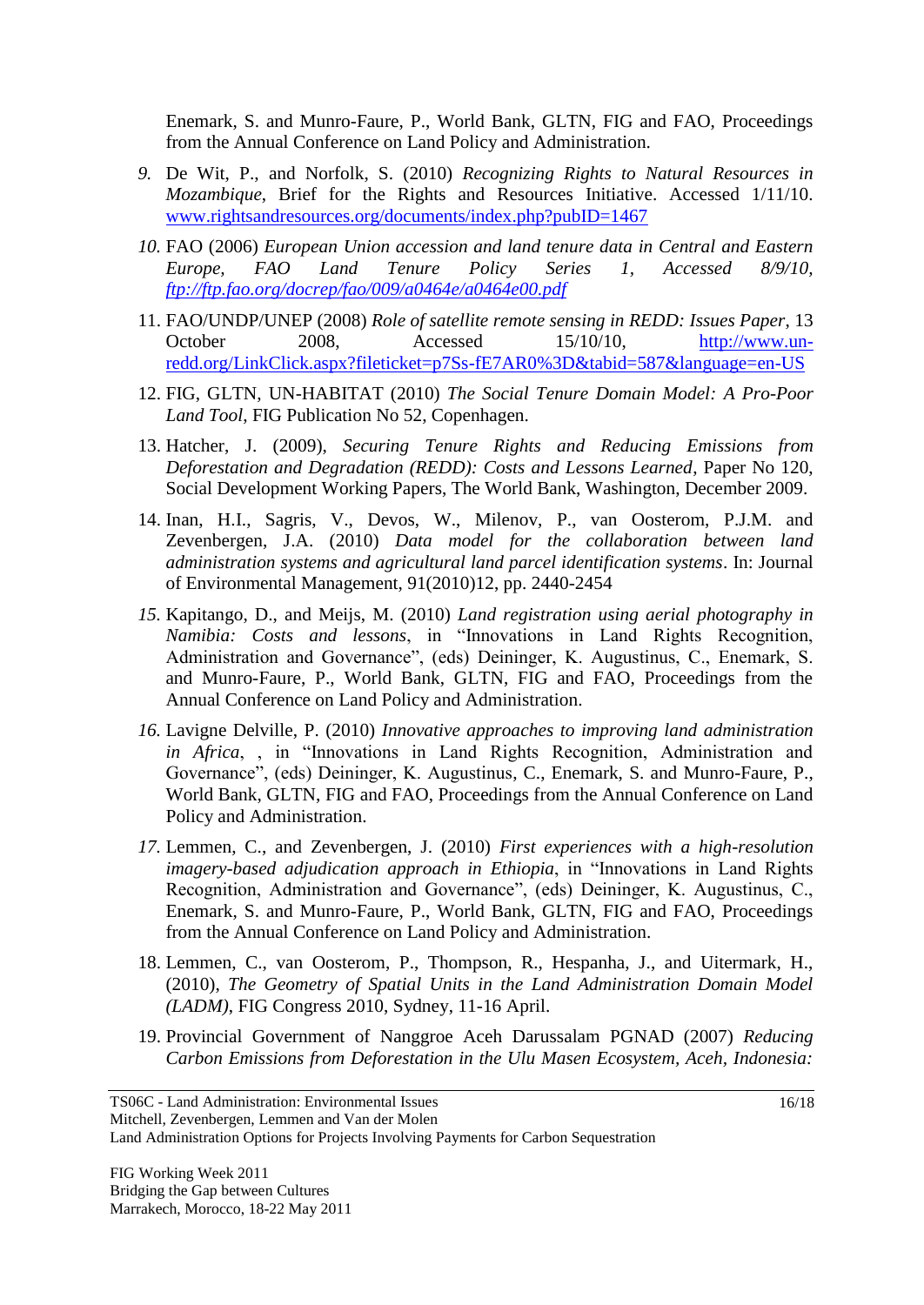*A Triple-Benefit Project Design Note for CCBA Audit*, In Collaboration with Flora and Fauna International and Carbon Conservation Pty Ltd.

- 20. Rights and Resources Initiative (2008) *Seeing People Through The Trees: Scaling Up Efforts to Advance Rights and Address Poverty*, Conflict and Climate Change. Washington DC: RRI.
- 21. Sunderlin, W., (2007) *Poverty, rights and tenure on forest lands: The problem, and priority actions for achieving solutions*, Washington DC: RRI.
- 22. UN-HABITAT (2008) *Secure Land Tenure for All*, Global Land Tools Network.
- *23.* University of Edinburgh (2008) *Miombo Community Land Use and Carbon Management Sofala Pilot Project: Final Report*, School of Geosciences. Accessed 19/10/10, [http://www.envirotrade.co.uk/documents/EU%20Final%20Report%20Part%20\(4\).pdf](http://www.envirotrade.co.uk/documents/EU%20Final%20Report%20Part%20(4).pdf)
- 24. Unruh, J, (2008) *Carbon sequestration in Africa: the land tenure problem*, Global Environmental Change Elsevier 2008 Vol 18 Iss 4 October 2008
- 25. Van der Molen, P, (2009) *Cadastres and Climate Change*, Proceedings FIG Eilat Israel 3-8 May 2008
- 26. White, A., and Martin, A., (2002) *Who Owns the World's Forests: Forest Tenure and Public Forests in Transition*, Center for International Environmental Law, Washington DC.
- 27. Zevenbergen, J., and Haile, S. (2010) *Institutional Aspects of Implementing Including Land Information Systems like STDM*, FIG Congress 2010, Sydney, 11-16 April.

#### **BIOGRAPHICAL NOTES**

**David Mitchell** is Director of Land Tenure Solutions Pty. Ltd. and Director of the Land Centre, RMIT University, Melbourne, Australia. He is a licensed cadastral surveyor and has a PhD on the interface between land administration and natural resources management. David is co-chair of Commission 7 Working Group 2 "Land administration, natural disasters, and climate change" (with Jaap Zevenbergen), and an international land administration consultant with experience predominantly in the Asia and Pacific region in the areas of land administration, land information management, and land sector education. At RMIT University he undertakes research focusing on the development of effective land policy and land administration tools to support tenure security, improved access to land and pro-poor rural development. He also has a strong research focus on land tenure and natural disasters, recently having completed a training manual on land tenure and natural disasters for FAO.

**Paul van der Molen** is the recently retired director of Kadaster International (the international department of the Dutch Cadastre, Land Registry and Mapping Agency. He holds a chair in land administration and cadastre at the Faculty for Geo-information Science and Earth Observation (ITC) of the Twente University in Enschede (NL). He has been a